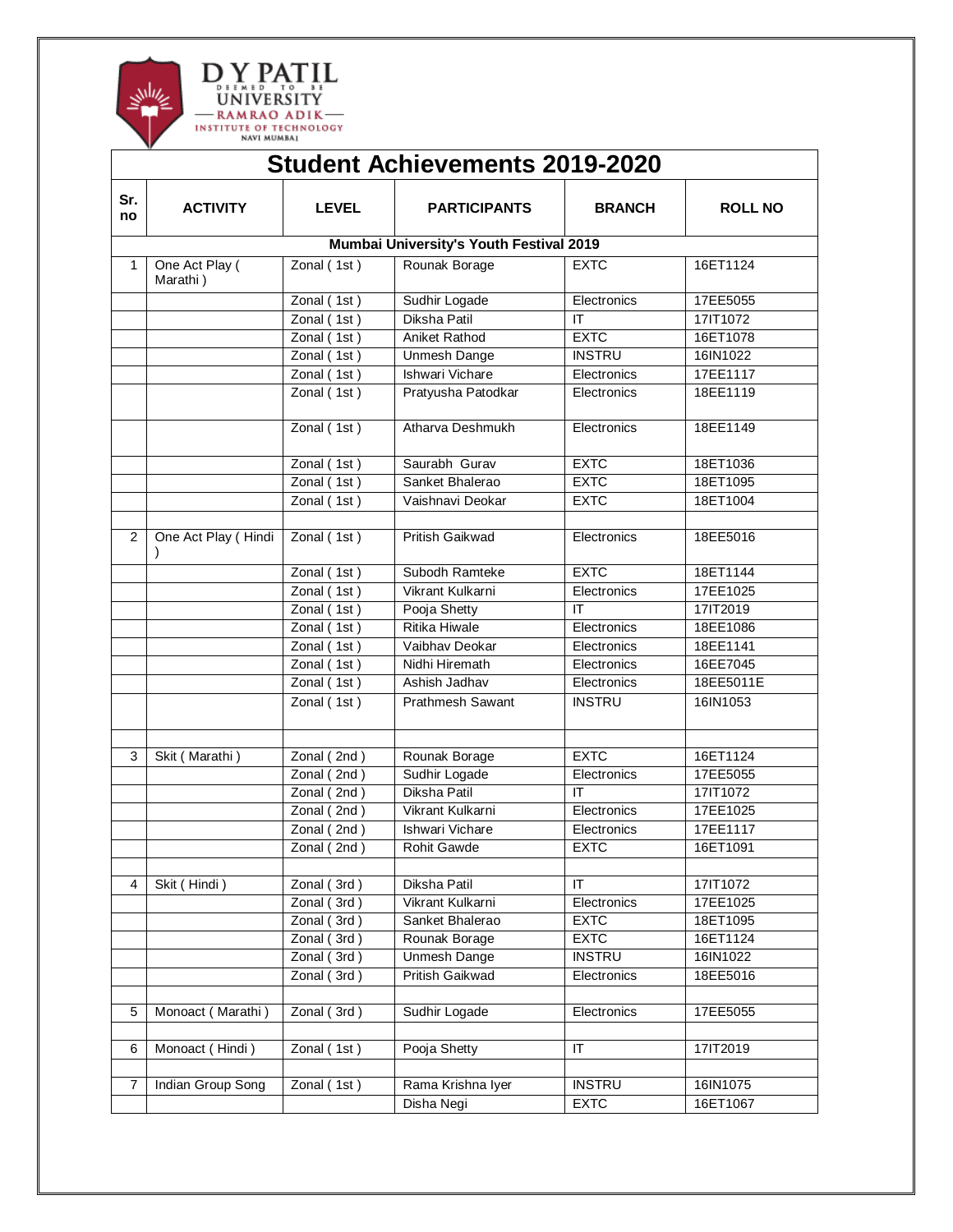

|          |                         |                               | Akshay Nair                                  | <b>EXTC</b>                       | 17ET2002           |
|----------|-------------------------|-------------------------------|----------------------------------------------|-----------------------------------|--------------------|
|          |                         |                               | Noyonika Chakrabarty                         | <b>INSTRU</b>                     | 17IN1071           |
|          |                         |                               | Prada Hegde                                  | $\mathsf{I}$                      | 17IT2029           |
| 8        | Western Group<br>Song   | Zonal (1st)                   | Disha Negi                                   | <b>EXTC</b>                       | 16ET1067           |
|          |                         |                               | Rama Krishna Iyer                            | <b>INSTRU</b>                     | 16IN1075           |
|          |                         |                               | Noyonika Chakrabarty                         | <b>INSTRU</b>                     | 17IN1071           |
|          |                         |                               | M Dharani                                    | <b>COMPS</b>                      | 17CE7008           |
|          |                         |                               | Prada Hegde                                  | $\overline{\mathsf{I}\mathsf{T}}$ | 17IT2029           |
|          |                         |                               | A V Vaishak                                  | <b>EXTC</b>                       | 18ET1001           |
| 9        | Western Solo            | Zonal (2nd)                   | M Dharani                                    | <b>COMPS</b>                      | 17CE7008           |
| 10       | Indian Light voacls     | Zonal (3rd)                   | <b>Akshay Nair</b>                           | <b>EXTC</b>                       | 17ET2002           |
| 11       | Western<br>Instrumental | $\overline{Z}$ onal (3rd)     | Chaitanya Shelar                             | <b>INSTRU</b>                     | 17IN1039           |
|          |                         | Zonal (2nd)                   | Diksha Patil                                 | ΙT                                |                    |
| 12       | Elocution (Marathi)     |                               |                                              |                                   | 17IT1072           |
| 13       | Clay Modelling          | Zonal (2nd)                   | Sapna Jaiswal                                | <b>COMPS</b>                      | 17CE5503           |
|          |                         |                               |                                              |                                   |                    |
|          |                         |                               |                                              |                                   |                    |
|          | Event                   | College (                     |                                              | <b>BRANCH</b>                     | <b>ROLL NUMBER</b> |
| Sr<br>no |                         | rank)                         | <b>Participants</b>                          |                                   |                    |
|          |                         |                               | <b>Footloose Intercollegiate Competition</b> |                                   |                    |
| 1        | Group Dance             | Xavier's (3rd)                | Hrishikesh Ajay<br>Ghongane                  | $\mathsf{I}$                      | 17IT1062           |
|          |                         | agnels vashi (<br>2nd)        | Aakanksha Desai                              | $\overline{\mathsf{I}\mathsf{T}}$ | 17IT2026           |
|          |                         | Rasayani (1st)                | Surbhi Bhor                                  | Electronics                       | 16EE1023           |
|          |                         | $\overline{\text{IBS}}$ (2nd) | Rohit Adhav                                  | Electronics                       | 18EE2031           |
|          |                         | ICT (3rd)                     | Aqil Pathuthara                              | ΙT                                | 19IT1008           |
|          |                         | Pillais (3rd)                 | Nahush Bhadange                              | Electronics                       | 18EE1147           |
|          |                         | $VIT$ (2nd)                   | Sakshi Rajesh Kadam                          | Comps                             | 18CE1064           |
|          |                         | SPIT (2nd)                    | Mansi Ghag                                   | Electronics                       | 19EE1073           |
|          |                         | LT(2nd)                       | Nikhil Dnyandev Badvar                       | ΙT                                | 18IT1061           |
|          |                         | SIMSR (1st)                   | Poonam Arun Bhogale                          | Extc                              | 16ET1018           |
|          |                         | Sydenham (1st                 | Bharat A Navratna                            | Extc                              | 18ET2006           |
|          |                         | Saraswati (<br>2nd)           | Ajinkya giri                                 | Electronics                       | 17EE7003           |
|          |                         | Shah and<br>anchor (2nd)      | Pranali Manohar Deore.                       | Extc                              | 17ET1083           |
|          |                         | NMIMS (1st)                   | Bhavesh Vishwakarma                          | Extc                              | 19ET7047           |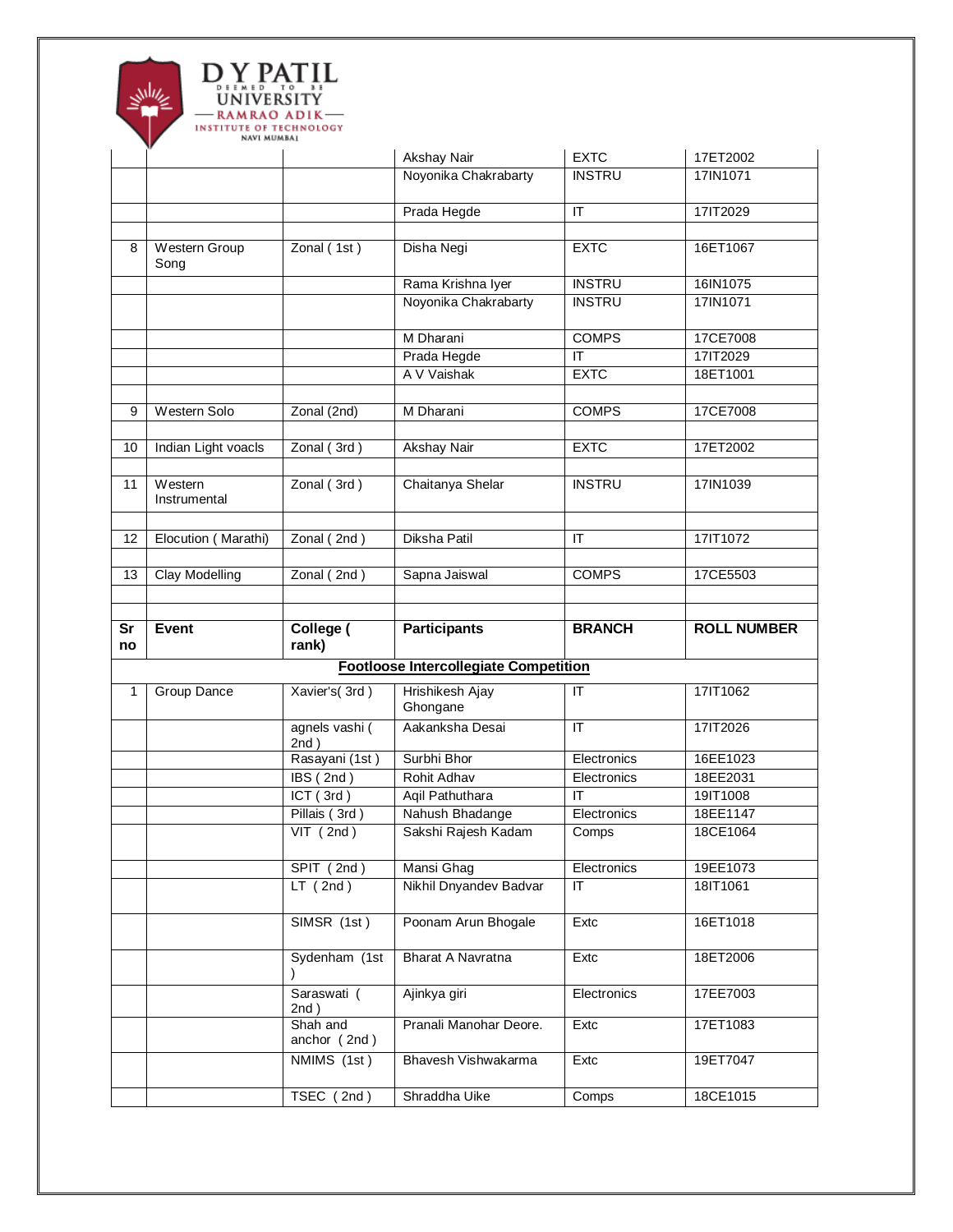

|                |                      | KJ Sion (2nd)                                |                                    |               |                    |
|----------------|----------------------|----------------------------------------------|------------------------------------|---------------|--------------------|
|                |                      | SNDT(2nd)                                    |                                    |               |                    |
|                |                      | <b>Terna Medical</b><br>$2nd$ )              |                                    |               |                    |
|                |                      |                                              |                                    |               |                    |
| Sr<br>no       | <b>Event</b>         | College (<br>rank)                           | <b>Participants</b>                | <b>BRANCH</b> | <b>ROLL NUMBER</b> |
|                |                      |                                              | <b>Intercollegiate Competition</b> |               |                    |
| 1              | Skit (Marathi)       | Kelkar (1st)                                 | Rounak Borage                      | <b>EXTC</b>   | 16ET1124           |
|                |                      | Vidyalankar<br>(1st)                         | Sudhir Logade                      | Electronics   | 17EE5055           |
|                |                      | Fr. Agnels (1st                              | Diksha Patil                       | IT            | 17IT1072           |
|                |                      | $VJTI$ (1st)                                 | Vikrant Kulkarni                   | Electronics   | 17EE1025           |
|                |                      | Dr. D Y Patil<br>Law College (<br>2nd)       | Ishwari Vichare                    | Electronics   | 17EE1117           |
|                |                      | VIT(1st)                                     | Rohit Gawde                        | <b>EXTC</b>   | 16ET1091           |
|                |                      |                                              |                                    |               |                    |
| $\overline{2}$ | Rangoli              | SIA College (<br>1st)                        | Chhayal Bharambe                   | <b>EXTC</b>   | 16ET1002           |
|                |                      | Pillai College (<br>$3rd$ )                  |                                    |               |                    |
| 3              | Monoact (Hindi)      | VJTI(2nd)                                    | Pooja Shetty                       | IT            | 17IT2019           |
|                |                      |                                              |                                    |               |                    |
| $\overline{4}$ | Solo singing         | K J Somaiya<br>college of<br>Engineerin (1st | <b>Akshay Nair</b>                 | <b>EXTC</b>   | 17ET2002           |
|                |                      | K J Somaiya<br>college of<br>Engineerin (1st | Noyonika Chakraborty               | <b>INSTRU</b> | 17IN1071           |
| 5              | Solo Instrumental    | SIA College (<br>2nd)                        | Ishwari Vichare                    | Electronics   | 17EE1117           |
|                |                      |                                              |                                    |               |                    |
| 6              | Debate               | Pillai College (<br>2nd)                     | Pratyusha Patodkar                 | Electronics   | 18EE1119           |
|                |                      |                                              | Sanyukta Pawaskar                  | Electronics   | 18EE2029           |
| $\overline{7}$ | Photography          | Kelkar (2nd)                                 | Abhishek Muthe                     | Comps         | 17CE1086           |
|                |                      |                                              |                                    |               |                    |
| 8              | <b>Essay Writing</b> | Election<br>Commission of<br>India (1st)     | Sanyukta Pawaskar                  | Electronics   | 18EE2029           |

| Sr.<br>no | <b>ACTIVITY</b>                         | <b>LEVEL</b> | <b>PARTICIPANTS</b> | <b>BRANCH</b> | <b>ROLL NO</b> |  |  |  |
|-----------|-----------------------------------------|--------------|---------------------|---------------|----------------|--|--|--|
|           | Mumbai University's Youth Festival 2019 |              |                     |               |                |  |  |  |
|           | Clay Modelling                          | Zonal (2nd)  | Sapna Jaiswal       | Comps         | 17CE5503       |  |  |  |
|           |                                         |              |                     |               |                |  |  |  |
| $\cdot$ 2 | Elocution (Marathi)                     | Zonal (2nd)  | Diksha Patil        |               | 17IT1072       |  |  |  |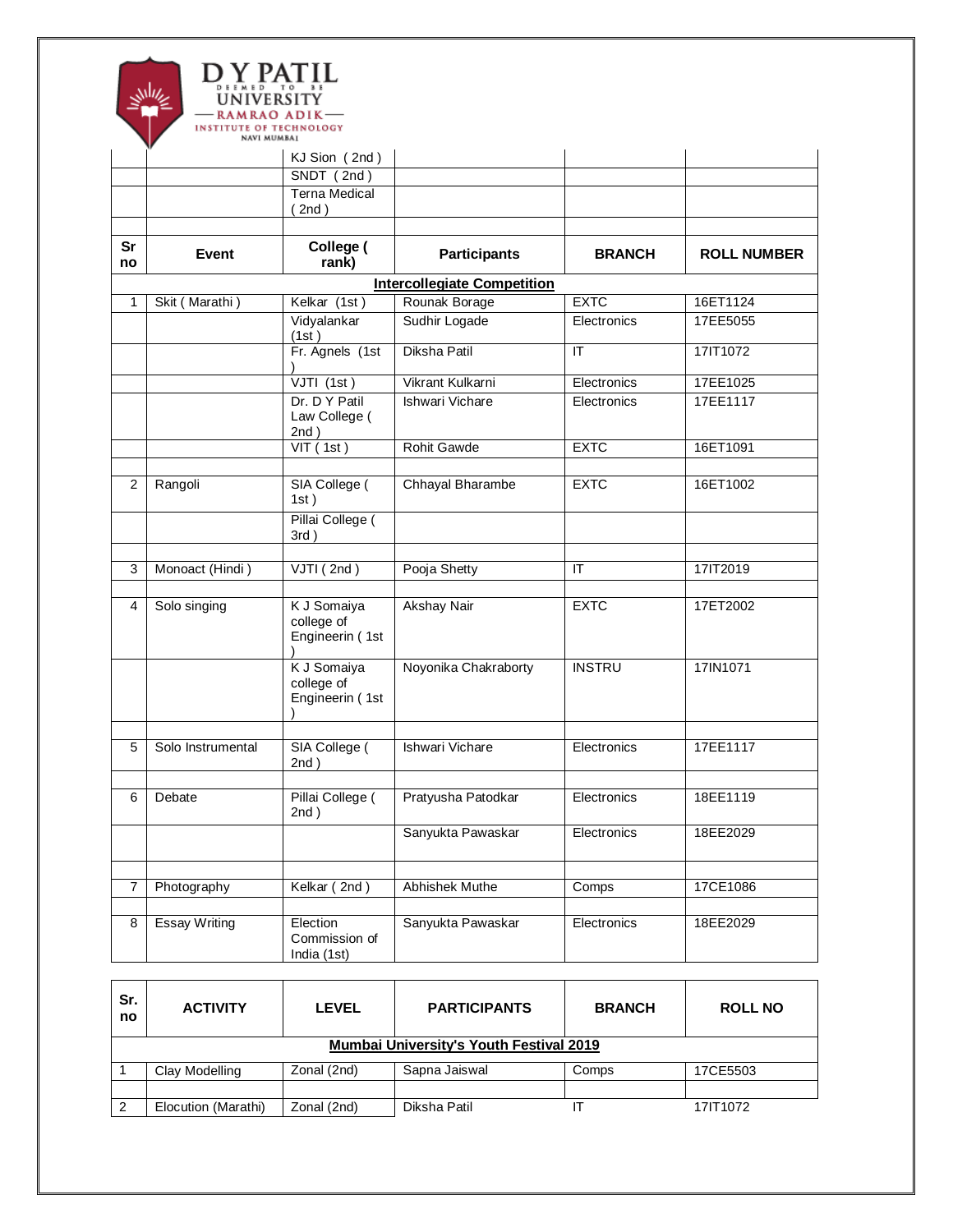

| Sr.<br>no      | <b>ACTIVITY</b>     | <b>Footloose</b><br>Intercollegiate<br><b>Competition</b><br>(College<br>Name) | <b>PARTICIPANTS</b>                            | <b>BRANCH</b> | <b>ROLL NO</b> |
|----------------|---------------------|--------------------------------------------------------------------------------|------------------------------------------------|---------------|----------------|
| 1              | Group Dance         | Xavier's (3rd)                                                                 | Hrishikesh Ajay<br>Ghongane                    | ΙT            | 17IT1062       |
|                |                     | agnels vashi (<br>2nd)                                                         | Aakanksha Desai                                | IT.           | 17IT2026       |
|                |                     | Rasayani (1st)                                                                 | Surbhi Bhor                                    | Electronics   | 16EE1023       |
|                |                     | IBS (2nd)                                                                      | Rohit Adhav                                    | Electronics   | 18EE2031       |
|                |                     | ICT (3rd)                                                                      | Agil Pathuthara                                | IT            | 19IT1008       |
|                |                     | Pillais (3rd)                                                                  | Nahush Bhadange                                | Electronics   | 18EE1147       |
|                |                     | $VIT$ (2nd)                                                                    | Sakshi Rajesh Kadam                            | Comps         | 18CE1064       |
|                |                     | SPIT (2nd)                                                                     | Mansi Ghag                                     | Electronics   | 19EE1073       |
|                |                     | LT(2nd)                                                                        | Nikhil Dnyandev Badvar                         | ΙT            | 18IT1061       |
|                |                     | SIMSR (1st)                                                                    | Poonam Arun Bhogale                            | Extc          | 16ET1018       |
|                |                     | Sydenham (1st                                                                  | Bharat A Navratna                              | Extc          | 18ET2006       |
|                |                     | Saraswati (<br>2nd)                                                            | Ajinkya giri                                   | Electronics   | 17EE7003       |
|                |                     | Shah and<br>anchor (2nd)                                                       | Pranali Manohar Deore.                         | Extc          | 17ET1083       |
|                |                     | NMIMS (1st)                                                                    | Bhavesh Vishwakarma                            | Extc          | 19ET7047       |
|                |                     | TSEC (2nd)                                                                     | Shraddha Uike                                  | Comps         | 18CE1015       |
|                |                     |                                                                                |                                                |               |                |
| Sr.<br>no      | <b>ACTIVITY</b>     | <b>LEVEL</b>                                                                   | <b>PARTICIPANTS</b>                            | <b>BRANCH</b> | <b>ROLL NO</b> |
|                |                     |                                                                                | <b>Mumbai University's Youth Festival 2019</b> |               |                |
| 1              | Indian Group Song   | Zonal (1st)                                                                    | Rama Krishna Iyer                              | <b>INSTRU</b> | 16IN1075       |
|                |                     | Zonal (1st)                                                                    | Disha Negi                                     | <b>EXTC</b>   | 16ET1067       |
|                |                     | Zonal (1st)                                                                    | Akshay Nair                                    | <b>EXTC</b>   | 17ET2002       |
|                |                     | Zonal (1st)                                                                    | Noyonika Chakrabarty                           | <b>INSTRU</b> | 17IN1071       |
|                |                     | Zonal $(1st)$                                                                  | Prada Hegde                                    | ΙT            | 17IT2029       |
|                |                     |                                                                                |                                                |               |                |
| $\overline{c}$ | Indian Light Vocals | Zonal (3rd)                                                                    | Akshay Nair                                    | <b>EXTC</b>   | 17ET2002       |
| Sr.<br>no      | <b>ACTIVITY</b>     | Intercollegiate<br><b>Competition</b><br>(College<br>Name)                     | <b>PARTICIPANTS</b>                            | <b>BRANCH</b> | <b>ROLL NO</b> |
| $\mathbf{1}$   | Debate              | Pillai College (<br>2nd)                                                       | Pratyusha Patodkar                             | Electronics   | 18EE1119       |
|                |                     |                                                                                | Sanyukta Pawaskar                              | Electronics   | 18EE2029       |
|                |                     |                                                                                |                                                |               |                |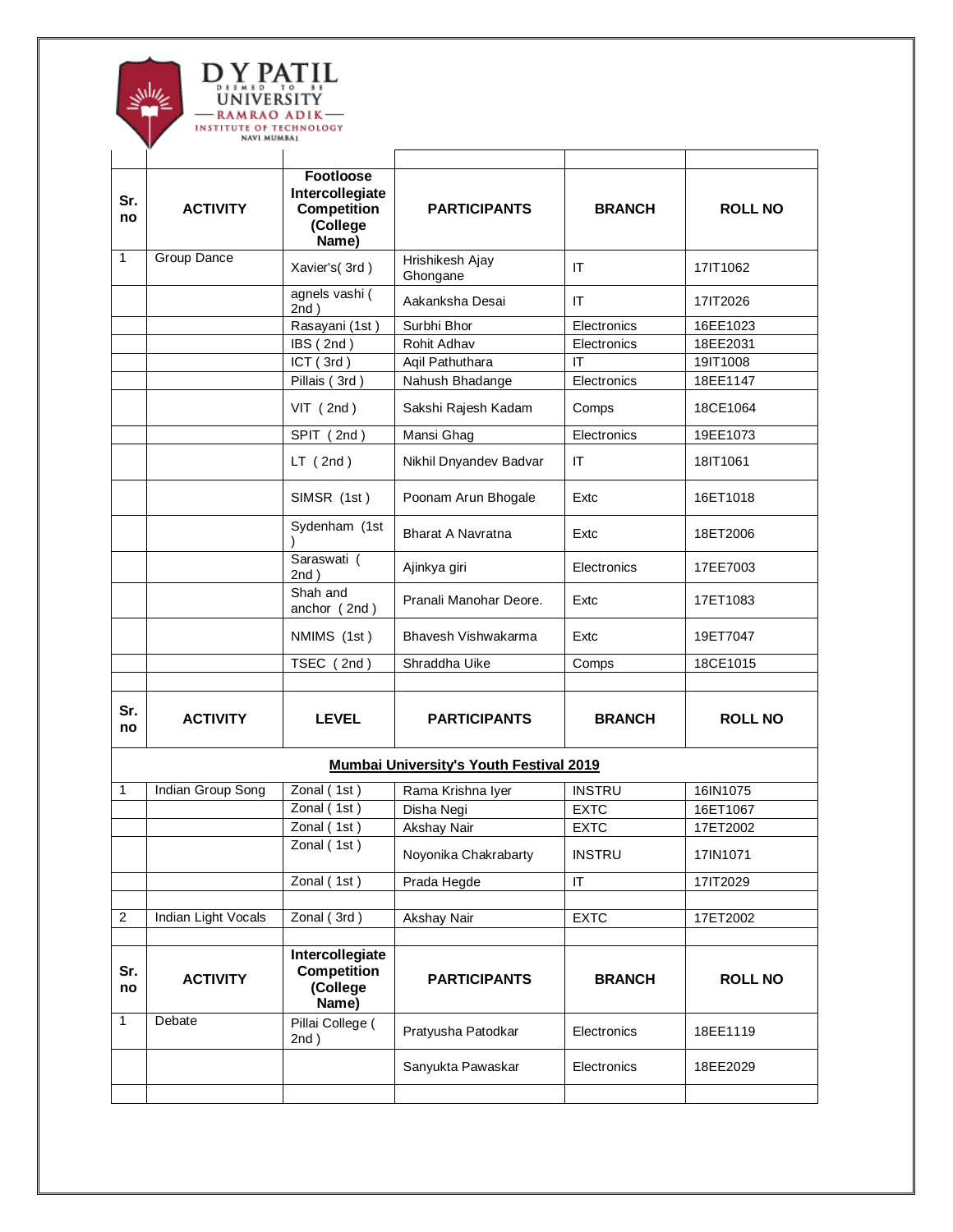

|                         | INSTITUTE OF TECHNOLOGY<br>NAVI MUMBAI |                                              |                                                |                        |                |
|-------------------------|----------------------------------------|----------------------------------------------|------------------------------------------------|------------------------|----------------|
| 2                       | <b>Essay Writing</b>                   | Election<br>Commission of<br>India (1st)     | Sanyukta Pawaskar                              | Electronics            | 18EE2029       |
| 3                       | Monoact                                | VJTI (2nd)                                   | Pooja Shetty                                   | IT                     | 17IT2019       |
|                         |                                        |                                              |                                                |                        |                |
| 4                       | Photography                            | Kelkar (2nd)                                 | Abhishek Muthe                                 | Comps                  | 17CE1086       |
|                         |                                        |                                              |                                                |                        |                |
| 5                       | Rangoli                                | SIA College (<br>1st)                        | Chhayal Bharambe                               | EXTC                   | 16ET1002       |
| 6                       | Skit (Marathi)                         | Kelkar (1st)                                 |                                                | <b>EXTC</b>            | 16ET1124       |
|                         |                                        | Vidyalankar                                  | Rounak Borage                                  |                        |                |
|                         |                                        | (1st)                                        | Sudhir Logade                                  | Electronics            | 17EE5055       |
|                         |                                        | Fr. Agnels (1st                              | Diksha Patil                                   | IT                     | 17IT1072       |
|                         |                                        | VJTI (1st)                                   | Vikrant Kulkarni                               | Electronics            | 17EE1025       |
|                         |                                        | Dr. D Y Patil<br>Law College (<br>2nd)       | Ishwari Vichare                                | Electronics            | 17EE1117       |
|                         |                                        | VIT (1st)                                    | Rohit Gawde                                    | <b>EXTC</b>            | 16ET1091       |
|                         |                                        |                                              |                                                |                        |                |
| $\overline{7}$          | Solo Instrumental                      | SIA College (<br>2nd)                        | Ishwari Vichare                                | Electronics            | 17EE1117       |
| 8                       | Solo Singing                           | K J Somaiya<br>college of<br>Engineerin (1st | Akshay Nair                                    | <b>EXTC</b>            | 17ET2002       |
|                         |                                        | K J Somaiya<br>college of<br>Engineerin (1st | Noyonika Chakraborty                           | <b>INSTRU</b>          | 17IN1071       |
| Sr.<br>no               | <b>ACTIVITY</b>                        | <b>LEVEL</b>                                 | <b>PARTICIPANTS</b>                            | <b>BRANCH</b>          | <b>ROLL NO</b> |
|                         |                                        |                                              | <b>Mumbai University's Youth Festival 2019</b> |                        |                |
| 1                       | Monoact (Hindi)                        | Zonal (3rd)                                  | Pooja Shetty                                   | IT                     | 17IT2019       |
|                         |                                        |                                              |                                                |                        |                |
| $\overline{\mathbf{c}}$ | Monoact (Marathi)                      | Zonal (3rd)                                  | Sudhir Logade                                  | Electronics            | 17EE5055       |
|                         |                                        |                                              |                                                |                        |                |
| 3                       | One Act Play<br>(Hindi)                | Zonal (1st)                                  | Pritish Gaikwad                                | Electronics            | 18EE5016       |
|                         |                                        | Zonal (1st)                                  | Subodh Ramteke                                 | <b>EXTC</b>            | 18ET1144       |
|                         |                                        | Zonal (1st)                                  | Vikrant Kulkarni                               | Electronics            | 17EE1025       |
|                         |                                        | Zonal (1st)                                  | Pooja Shetty                                   | $\mathsf{I}\mathsf{T}$ | 17IT2019       |
|                         |                                        | Zonal (1st)                                  | Ritika Hiwale                                  | Electronics            | 18EE1086       |
|                         |                                        | Zonal (1st)                                  | Vaibhav Deokar                                 | Electronics            | 18EE1141       |
|                         |                                        | Zonal (1st)                                  | Nidhi Hiremath                                 | Electronics            | 16EE7045       |
|                         |                                        | Zonal (1st)                                  | Ashish Jadhav                                  | Electronics            | 18EE5011E      |
|                         |                                        | Zonal (1st)                                  | Prathmesh Sawant                               | <b>INSTRU</b>          | 16IN1053       |
|                         |                                        |                                              |                                                |                        |                |
| 4                       | One Act Play                           | Zonal (1st)                                  | Rounak Borage                                  | <b>EXTC</b>            | 16ET1124       |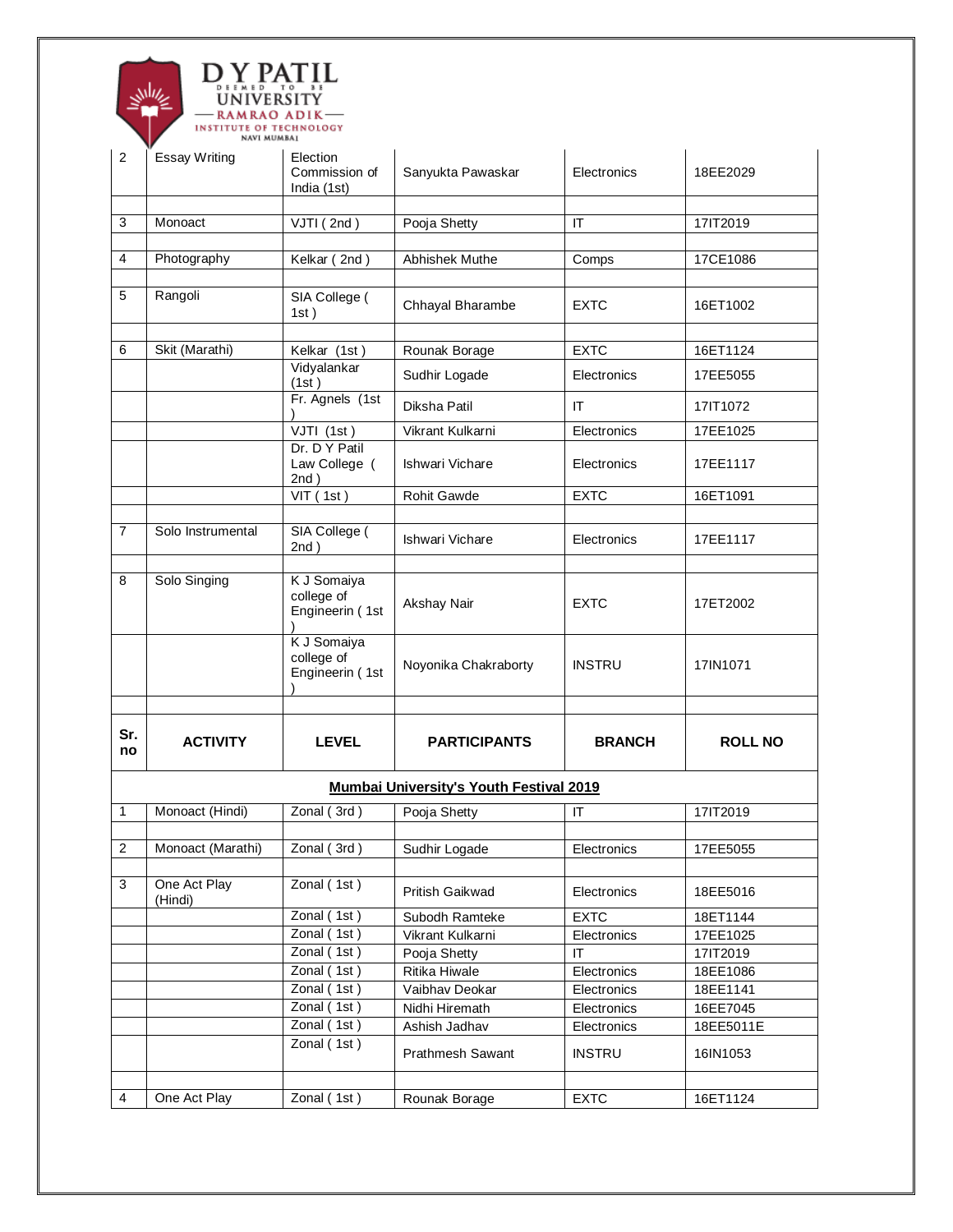

|                | (Marathi)                    |             |                      |               |          |
|----------------|------------------------------|-------------|----------------------|---------------|----------|
|                |                              | Zonal (1st) | Sudhir Logade        | Electronics   | 17EE5055 |
|                |                              | Zonal (1st) | Diksha Patil         | IT            | 17IT1072 |
|                |                              | Zonal (1st) | Aniket Rathod        | <b>EXTC</b>   | 16ET1078 |
|                |                              | Zonal (1st) | Unmesh Dange         | <b>INSTRU</b> | 16IN1022 |
|                |                              | Zonal (1st) | Ishwari Vichare      | Electronics   | 17EE1117 |
|                |                              | Zonal(1st)  | Pratyusha Patodkar   | Electronics   | 18EE1119 |
|                |                              | Zonal (1st) | Atharva Deshmukh     | Electronics   | 18EE1149 |
|                |                              | Zonal (1st) | Saurabh Gurav        | <b>EXTC</b>   | 18ET1036 |
|                |                              | Zonal(1st)  | Sanket Bhalerao      | <b>EXTC</b>   | 18ET1095 |
|                |                              | Zonal (1st) | Vaishnavi Deokar     | <b>EXTC</b>   | 18ET1004 |
|                |                              |             |                      |               |          |
| 5              | Rangoli                      | Zonal (2nd) | Anusha Gurram        | Electronics   | 17EE1062 |
|                |                              |             |                      |               |          |
| 6              | Skit(Hindi)                  | Zonal (3rd) | Diksha Patil         | IT            | 17IT1072 |
|                |                              | Zonal (3rd) | Vikrant Kulkarni     | Electronics   | 17EE1025 |
|                |                              | Zonal (3rd) | Sanket Bhalerao      | <b>EXTC</b>   | 18ET1095 |
|                |                              | Zonal (3rd) | Rounak Borage        | <b>EXTC</b>   | 16ET1124 |
|                |                              | Zonal (3rd) | Unmesh Dange         | <b>INSTRU</b> | 16IN1022 |
|                |                              | Zonal (3rd) | Pritish Gaikwad      | Electronics   | 18EE5016 |
|                |                              |             |                      |               |          |
| $\overline{7}$ | Skit(Marathi)                | Zonal (2nd) | Rounak Borage        | <b>EXTC</b>   | 16ET1124 |
|                |                              | Zonal (2nd) | Sudhir Logade        | Electronics   | 17EE5055 |
|                |                              | Zonal (2nd) | Diksha Patil         | IT.           | 17IT1072 |
|                |                              | Zonal (2nd) | Vikrant Kulkarni     | Electronics   | 17EE1025 |
|                |                              | Zonal (2nd) | Ishwari Vichare      | Electronics   | 17EE1117 |
|                |                              | Zonal (2nd) | <b>Rohit Gawde</b>   | <b>EXTC</b>   | 16ET1091 |
| 8              | <b>Western Group</b><br>Song | Zonal (1st) | Disha Negi           | <b>EXTC</b>   | 16ET1067 |
|                |                              | Zonal (1st) | Rama Krishna Iyer    | <b>INSTRU</b> | 16IN1075 |
|                |                              | Zonal(1st)  | Noyonika Chakrabarty | <b>INSTRU</b> | 17IN1071 |
|                |                              | Zonal (1st) | M Dharani            | <b>COMPS</b>  | 17CE7008 |
|                |                              | Zonal (1st) | Prada Hegde          | IT            | 17IT2029 |
|                |                              | Zonal (1st) | A V Vaishak          | <b>EXTC</b>   | 18ET1001 |
|                |                              |             |                      |               |          |
| 9              | Western<br>Instrumental      | Zonal (3rd) | Chaitanya Shelar     | <b>INSTRU</b> | 17IN1039 |
| 10             | Western Solo                 | Zonal (2nd) | M Dharani            | <b>COMPS</b>  | 17CE7008 |